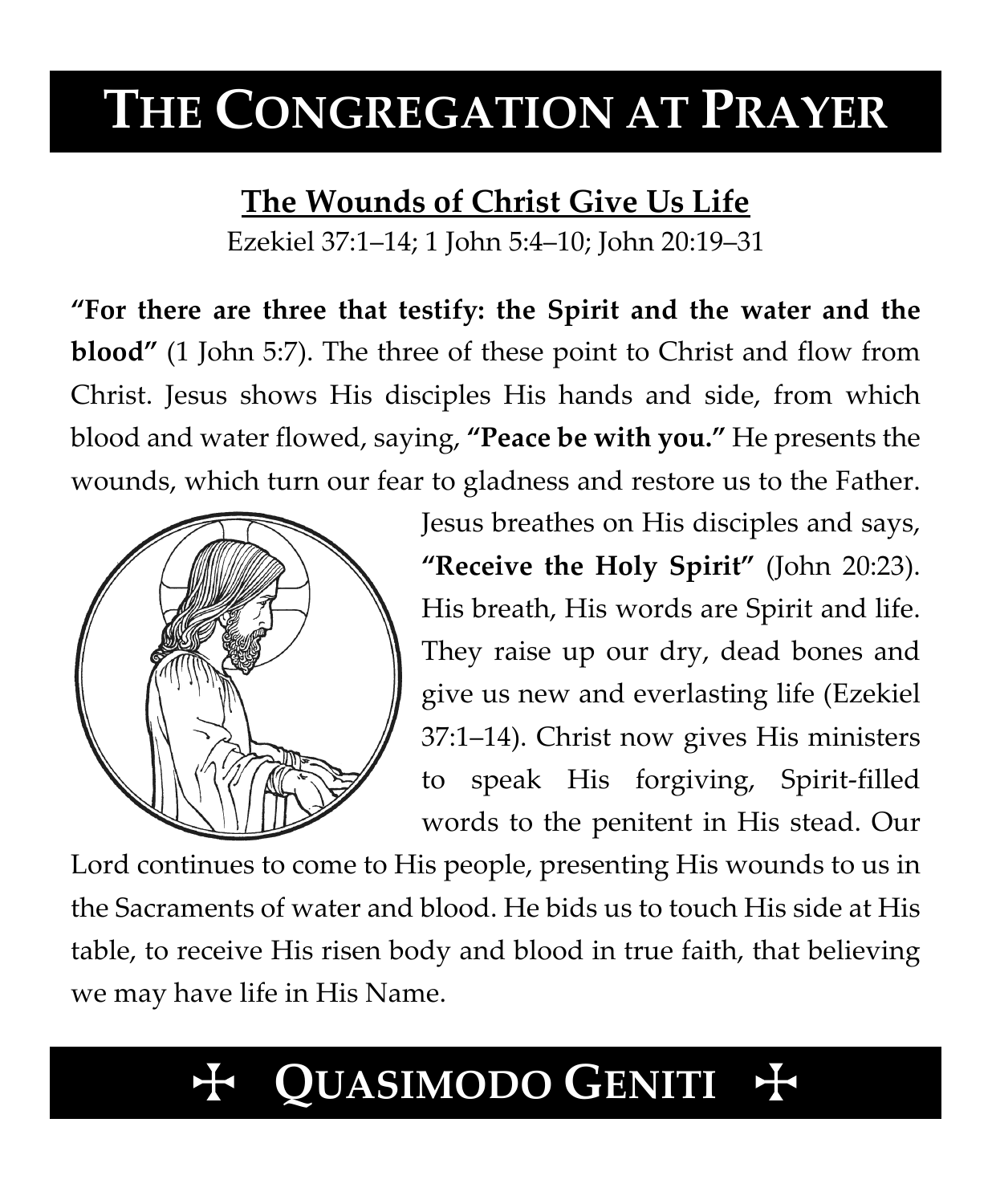#### **INVOCATION** (*make the sign of the holy cross and say*)

In the Name of the Father and of the  $\pm$  Son and of the Holy Spirit.

## **THE APOSTLES CREED**

I believe in God the Father Almighty, Maker of Heaven and earth. And in Jesus Christ, His only Son, our Lord, who was conceived by the Holy Spirit, born of the Virgin Mary, suffered under Pontius Pilate, was crucified, died, and was buried. He descended into hell. The third day He rose again from the dead. He ascended into Heaven and is seated at the right hand of God the Father Almighty. From thence He will come to judge the living and the dead. I believe in the Holy Spirit, the Holy Christian Church, the communion of saints, the forgiveness of sins, the resurrection of the body, and the  $\pm$  life everlasting.

**PSALMODY** *(sing or read out loud each day)*

Psalm 33

# **LEARN BY HEART LUTHER'S SMALL CATECHISM**: The Lord's Prayer

*The Second Petition* **Thy Kingdom come.**

#### *How does God's Kingdom come?*

**God's Kingdom comes when our Heavenly Father gives us His Holy Spirit, so that by His grace we believe His Holy Word and lead godly lives here in time and there in eternity.**

### **DAILY READINGS**

| Sunday:    | Psalm 147        | Numbers 33:1-49     | Joel 2:1-17    | 1 Timothy 4       |
|------------|------------------|---------------------|----------------|-------------------|
| Monday:    | Psalm 148        | Numbers 33:50-34:29 | Joel 2:18-27   | 1 Timothy 5:1-6:2 |
| Tuesday:   | Psalm 149        | Numbers 35-36       | Joel 2:28-3:21 | 1 Timothy 6:3-21  |
| Wednesday: | Psalm 150        | Deuteronomy 1       | Jonah 1        | 2 Timothy 1:1-7   |
| Thursday:  | Proverbs 1:1-7   | Deuteronomy 2       | Jonah 2        | 2 Timothy 1:8-18  |
| Friday:    | Proverbs 1:8-19  | Deuteronomy 3       | Jonah 3        | 2 Timothy 2       |
| Saturday:  | Proverbs 1:20-33 | Deuteronomy 4       | Jonah 4        | 2 Timothy 3:1-9   |

**HYMN OF THE WEEK** *O Sons and Daughters of the King LSB 470*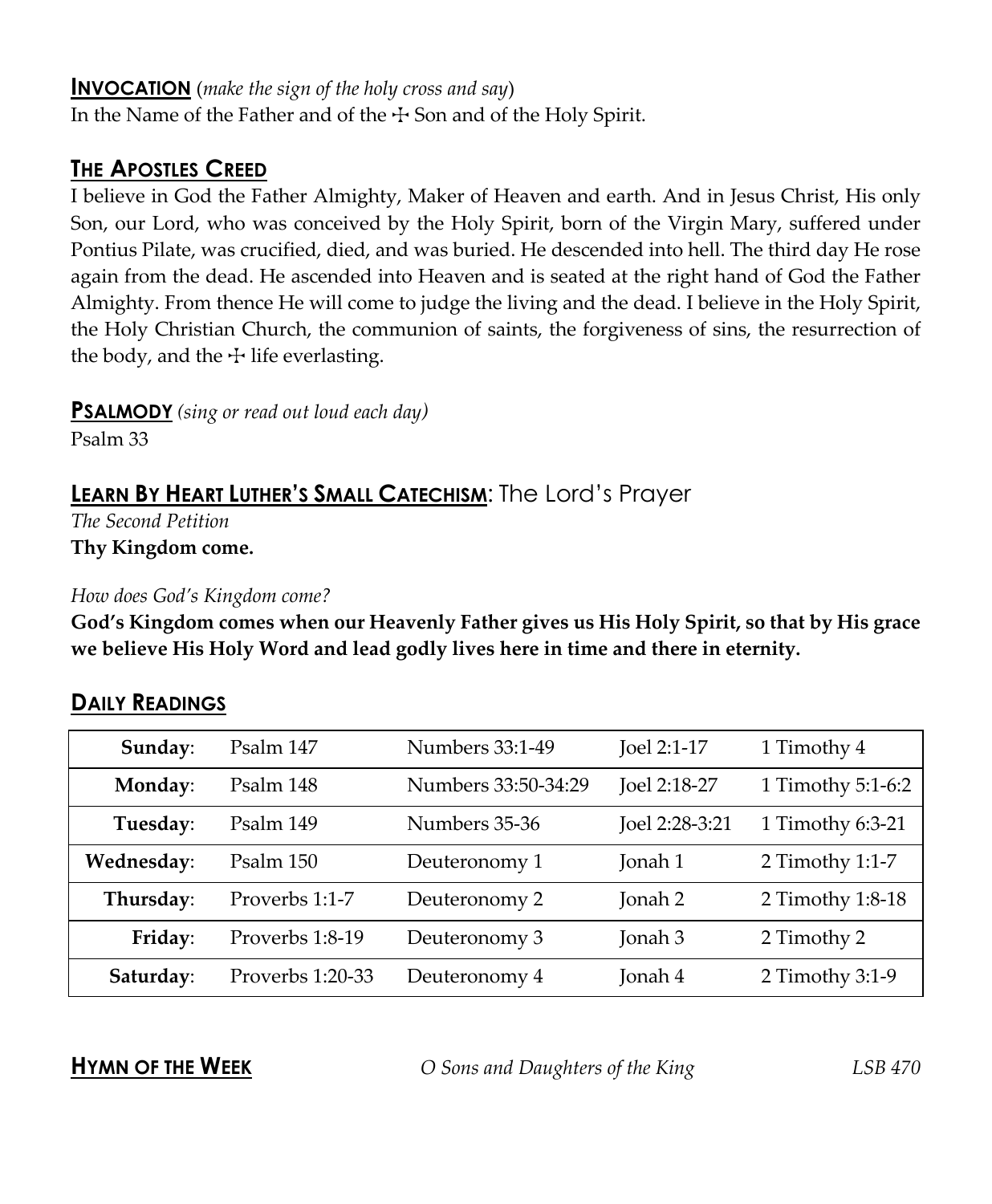### **PRAYERS**

*The following suggestions are offered as an aid in developing the habit of praying for ourselves and others each week:*

**Sunday**: For the joy of the resurrection among us; for the fruit of faith nourished by Word and Sacrament.

**Monday**: For faith to live in the promise of Holy Baptism; for one's calling and daily work; for the unemployed; for the salvation and well-being of our neighbors; for schools, colleges, and seminaries; for good government and for peace.

**Tuesday**: For deliverance against temptation and evil; for the addicted and despairing, the tortured and oppressed; for those struggling with sin.

**Wednesday**: For marriage and family, that husbands and wives, parents and children live in ordered harmony according to God's Word; for parents who must raise children alone; for our communities and neighborhoods.

**Thursday**: For the Church and her pastors; for deacons, teachers, and other church workers; for missionaries and for all who serve the Church; for fruitful and salutary use of the blessed Sacrament of Christ's body and blood.

**Friday**: For faithful preaching of the holy cross of our Lord Jesus Christ; for the spread of His knowledge throughout the whole world; for the persecuted and oppressed; for the sick and dying.

**Saturday**: For faithfulness to the end; for the renewal of those who are withering in the faith or have fallen away; for receptive hearts and minds to God's Word on the Lord's Day; for pastors as they prepare to administer and for people as they prepare to receive Christ's holy gifts.

Almighty God, grant that we who have celebrated the Lord's resurrection may by Your grace confess in our life and conversation that Jesus is Lord and God; through the same Jesus Christ, Your Son, our Lord, who lives and reigns with You and the Holy Spirit, one God, now and forever.

O Lord, look down from Heaven. Behold, visit, and relieve Your servants who stand in need of our prayers: **[insert the names of family members, friends, church members, government officials, those in need, etc.]** Look upon them with the eyes of Your mercy. Grant them comfort and sure confidence in You. Defend them from all danger, and keep them in perpetual peace and safety, through Jesus Christ, our Lord.

Our Father who art in Heaven, hallowed be Thy Name, Thy Kingdom come, Thy will be done on earth as it is in Heaven; give us this day our daily bread; and forgive us our trespasses as we forgive those who trespass against us; and lead us not into temptation, but  $\pm$  deliver us from evil. For Thine is the Kingdom and the power and the glory forever and ever.